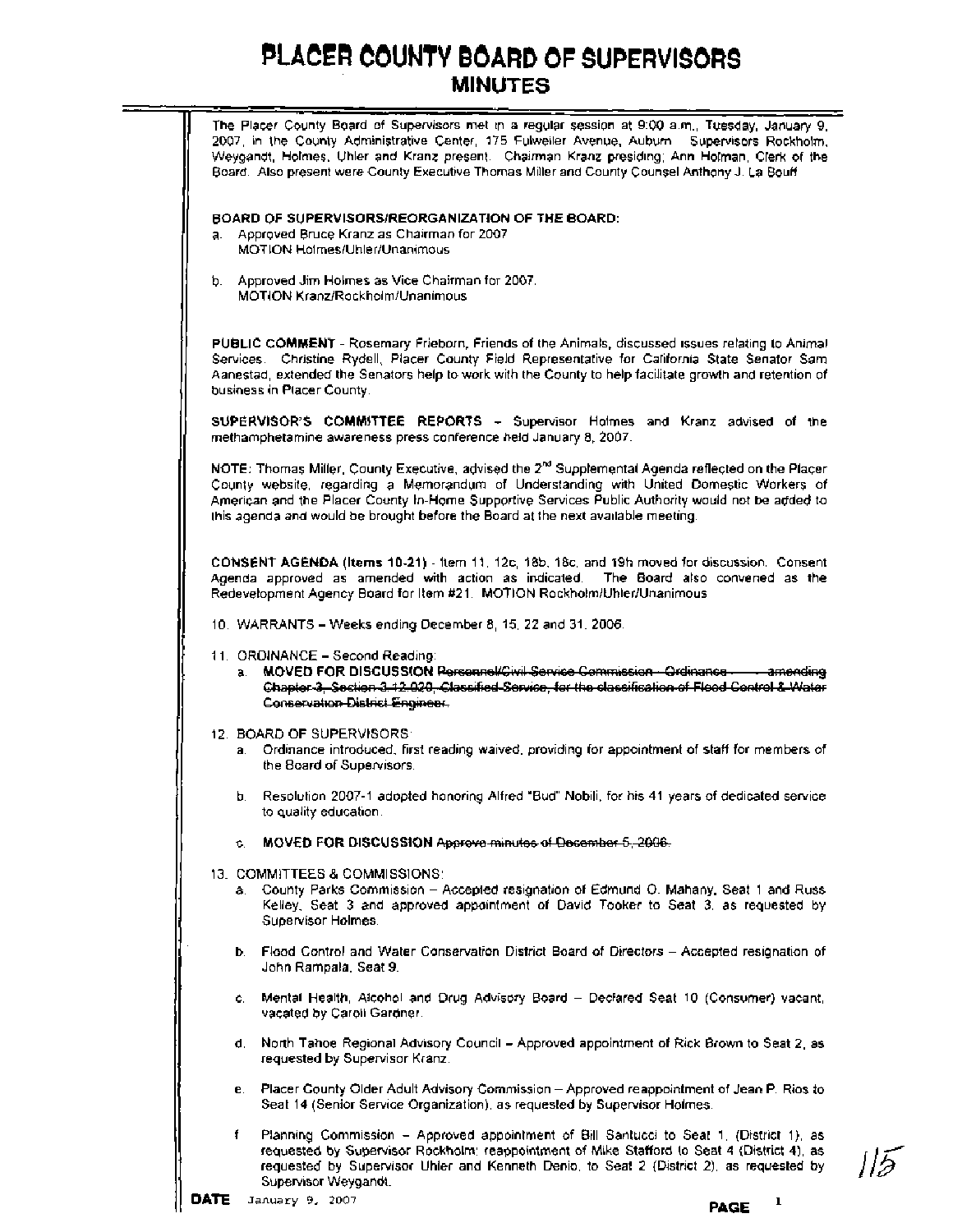- g. Roseville Public Cemetery District Approved appointment of Bill Santucci to Seat 3, as requested by Supervisor Rockholm.
- h. Rural Lincoln Municipal Advisory Council Approved reappointment of Michael Whitney to Seat 1 ; George Alves to Seat 2; Mark Fowler to Seat 3 and Carla McAnally to Seat 5, as requested by Supervisor Weygandt.
- 14. COMMUNITY DEVELOPMENT RESOURCE AGENCYIPLANNING Authorized the County Executive Officer to execute a second contract amendment with Adrienne Graham, in the amount of \$20,000, to provide planning services for the Placer Vineyards Project.
- 15. COUNTY EXECUTIVEIECONOMIC DEVELOPMENT Approved a budget revision, in the amount of \$6,000, to receive grant money from PG&E to help defray costs of developing an Economic Development Strategic Plan.
- 16. COUNTY EXECUTIVEIREDEVELOPMENT:
	- a. Resolution 2007-2 adopted with findings authorizing execution of agreement between the Redevelopment Agency and Tahoe City Public Utility District, providing \$150,000 for the sewer pump station project located in the Tahoe City Marina, subject to review by County Counsel.
	- b. Resolution 2007-3 adopted making specific findings required by Health and Safety Code Section 33445, for the purchase of property located at the corner of Highway 28 and Chipmunk Street, Kings Beach, Assessor Parcel Number 090-370-006, in the amount of \$178,500, subject to review by County Counsel.
- 17. FACILITY SERVICES:
	- a. Auburn Justice Center Authorized Procurement Services to issue a purchase order with the Keller Group, in an amount not to exceed \$145,000, for common area furniture to be purchased through the California Multiple Award Schedule contract for the Auburn Justice Center, located in the Placer County Government Center.
- b. Congestion Mitigation & Air Quality Program Funds Resolution 2007-4 adopted authorizing the Facility Services Director, contingent upon County Counsel and Risk Management approval, to execute the master agreements, program supplemental agreements, fund exchange agreements andlor fund transfer agreements for the use of Federal funds under the Congestion Mitigation and Air Quality Program to be utilized for pedestrian pathways and landscaping along the north side of Douglas Boulevard in the Granite Bay area. Development Strategie Plant<br>Colling Flant<br>Colling Flant<br>Colling Flant (means absorber of agreement between the<br>Redovelopment Agency and Tarbox Ofy Public Ullity District, providing \$150.000 for the<br>Redovelopment Agency and Under the Material Propries Propries and the State of the Back of the Place Vineywells and the material in the amount from PG&E to the Place Vineywells a budget terstion, in the amount from PG&E to the Place Vineywells a b
	- c. Sewer Maintenance District #1 Resolution of Intention 2007-5 adopted setting the time and date to hold a public hearing to consider the annexation of property owned by Scott Pringle, APN 038-090-008 and 038-121-008, into the district. Subject project is located on Edgewood Road, Auburn.
- 18. PERSONNEL:
	- a. Approved the Equal Employment Opportunity Program from January 1, 2007 through December 31. 2007.
	-
	- c. **MOVED FOR DISCUSSION**
- 19. PROCUREMENT SERVICES Authorized the Purchasing Manager to sign the following: a. Blanket Purchase Order #13295, Passenger Car, Truck & Heavy Equipment TiresIPublic Works -Approved Change Order #2 with Auburn Tire, in the Amount of \$30,000.
	- **b.** Blanket Purchase Order #13427, Forensic Toxicology Laboratory Serviceslsheriff Approved Change Order #3 with National Medical Services, in the amount of \$12.000.
	- c. Blanket Purchase Order #14133, Consulting Services for PeopleSoWACORN System/Personnel - Amended blanket purchase order with FS Systems, in the maximum amount of \$30,000.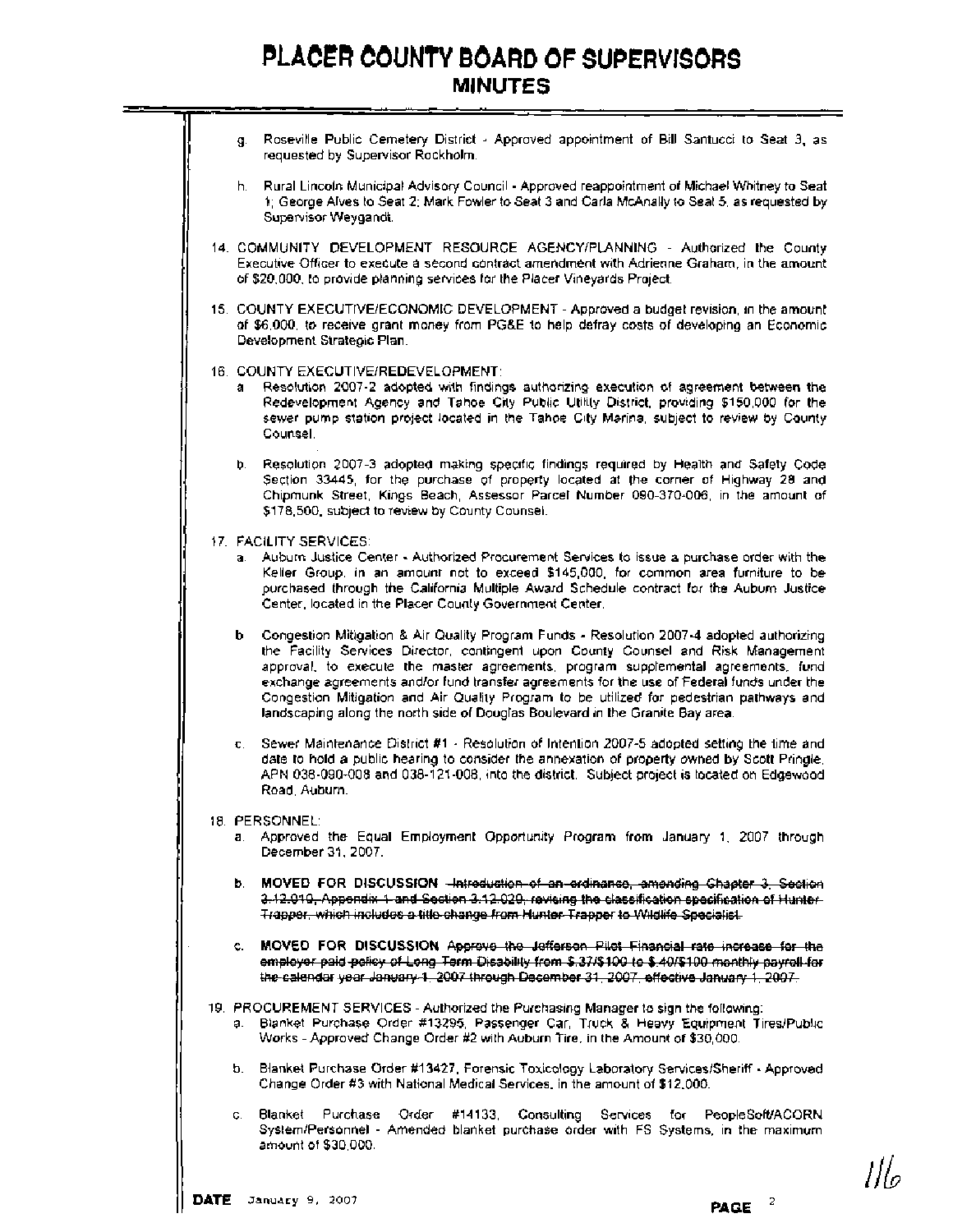d. Contract, Placer County's 2007 Employee Assistance ProgramlPersonnel - Approved first renewal of Contract #KN020650 with Managed Healthcare Network, in the maximum amount of \$206,945. e. Purchase Order, for Software Maintenance **<sup>8</sup>**Support/lnformation Technology - Approved purchase order with Accela, in the maximum amount of \$91,394.14, for the Land Development Permit Tracking System. f. Purchase Order, Financial Information Services/Treasurer-Tax Collector - Approved blanket purchase order with Bloomberg L.P., in the maximum amount of \$95,000. g. Purchase Order, Passenger Car, Truck & Heavy Equipment TireslPublic Works - Approved blanket purchase order with Auburn Tire Service, in the maximum amount of \$205,000. **PLACER COUNTY BOARD OF SUPERVISORS**<br>
MINUTES<br>
d. Contrast Placet Courty's 2007 Employee Assistance Program/Fersonnal - Approved frist<br>
remeval of Contract #KNO20630 with Managed Healthcare Network, in the maximum amount<br> 20. PUBLIC WORKS: Auburn Folsom Road Widening Project -- Resolution 2007-6 adopted approving the right-ofway contract and accepting the Highway Easement Deed from George and Delores Bleekman for the project. b. Lake Tahoe Park Erosion Control Project, Contract #73092 - Resolution 2007-7 adopted accepting the project as complete and authorized the Public Works Director to execute the notice of completion. c. Signal Installation at Auburn-Folsom Road & Fuller Drive, Contract #73193 - Resolution 2007- 8 adopted accepting the project as complete and authorized the Public Works Director to execute the notice of completion. II d. West Sunnyside Erosion Control Project - Approved Resolution 2007-9 adopting a Mitigated Negative Declaration (PCRE T20060687) with the required findings for the project. 21. REDEVELOPMENT AGENCY BOARD: a. Resolution 2007-10 adopted with findings, authorizing the purchase of property located at the corner of Highway 89 and Chipmunk Street, Kings Beach, Assessor Parcel Number 090-370- 006, in the amount of \$178,500 plus closing costs; authorizing the expenditure of \$10,000 for environmental improvements, and authorizing the Chief Assistant CEO-Redevelopment Director, or designee, to sign all documents subject to approval by Agency Counsel. b. Resolution 2007-11 adopted with findings, authorizing an agreement between the Redevelopment Agency and the Tahoe City Public Utility District, providing \$150,000 for the sewer pump station project located in the Tahoe City Marina, and authorizing the Chief Assistant CEO-Redevelopment Director, or designee, to execute the agreement subject to approval by Agency Counsel. **\*\*\*End of Consent Agenda"\* Consent Items Moved for Discussion:**  11. ORDINANCE - Second Reading: a. PersonnellCivil Service Commission - Ordinance 5448-B adopted amending Chapter 3, Section 3.12.020, Classified Service, for the classification of Flood Control **8** Water Conservation District Engineer. MOTION UhlerNVeygandtlUnanimous Supervisor Uhler requested information about the purpose of the ordinance and associated costs. Nancy Nittler, Personnel Director, explained an increase was previously approved for Engineering Related Classifications and the salary range was missed. She said the ordinance will increase the salary range by 7.5% which will be offset by the department's increased revenue reserves payments. Next year the amounts will be included in the department's budget. Supervisor Uhler said this increase was the result of previous negotiations with the Public Employees Union. He requested more detail on future agenda items. 12. BOARD OF SUPERVISORS: c. Approved minutes of December 5, 2006. MOTION HolmesNVeygandt VOTE 3:2 (Uhler, Rockholm abstain) Supervisors Uhler and Rockholm abstained from voting because they were not on the Board at the

time.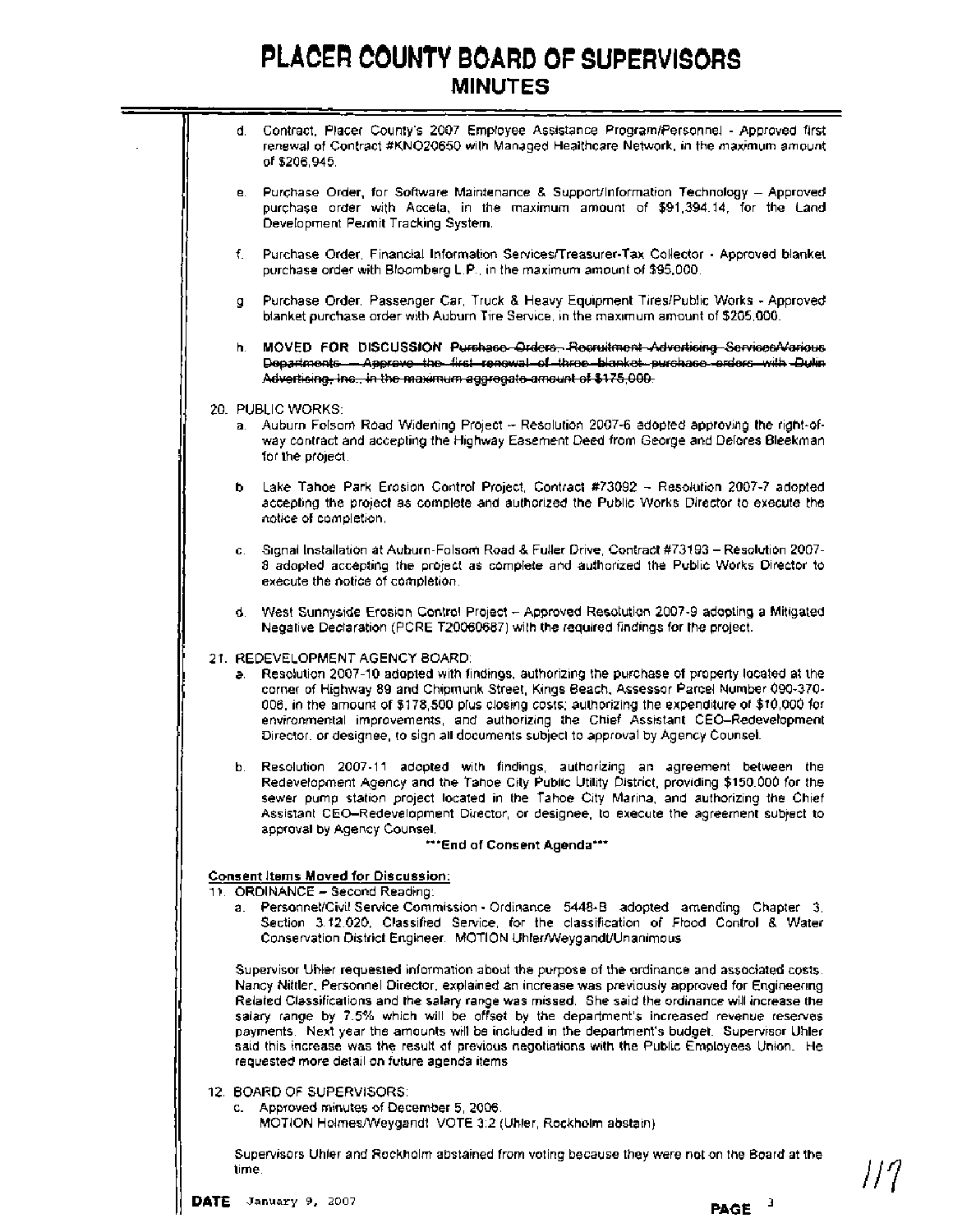| 18. PERSONNEL:                                                                                                                                                                                                                                                                                                                                                                                                                                                                                                                                                                                                                                                                                                                                                                                                                                                          |
|-------------------------------------------------------------------------------------------------------------------------------------------------------------------------------------------------------------------------------------------------------------------------------------------------------------------------------------------------------------------------------------------------------------------------------------------------------------------------------------------------------------------------------------------------------------------------------------------------------------------------------------------------------------------------------------------------------------------------------------------------------------------------------------------------------------------------------------------------------------------------|
| b Ordinance introduced, first reading waived, amending Chapter 3, Section 3.12.010, Appendix                                                                                                                                                                                                                                                                                                                                                                                                                                                                                                                                                                                                                                                                                                                                                                            |
| 1 and Section 3.12.020, revising the classification specification of Hunter-Trapper, which                                                                                                                                                                                                                                                                                                                                                                                                                                                                                                                                                                                                                                                                                                                                                                              |
| includes a title change from Hunter-Trapper to Wildlife Specialist.<br><b>MOTION</b><br>Uhler/Weygandt/Unanimous                                                                                                                                                                                                                                                                                                                                                                                                                                                                                                                                                                                                                                                                                                                                                        |
| Supervisor Uhler requested more information in the future on these types of items                                                                                                                                                                                                                                                                                                                                                                                                                                                                                                                                                                                                                                                                                                                                                                                       |
| c. Approved the Jefferson Pilot Financial rate increase for the employer paid policy of Long Term                                                                                                                                                                                                                                                                                                                                                                                                                                                                                                                                                                                                                                                                                                                                                                       |
| Disability from \$.37/\$100 to \$.40/\$100 monthly payroll for the calendar year January 1, 2007.<br>through December 31, 2007, effective January 1, 2007.<br>MOTION Uhler/Weygandt/Unanimous                                                                                                                                                                                                                                                                                                                                                                                                                                                                                                                                                                                                                                                                           |
| Supervisor Uhler requested more information in the fulure on these types of items. He said the<br>rates seem higher than market. Nancy Nittler, Personnel Director, said currently there is a<br>meeting with Jefferson Pilot regarding claim processing. She advised this is a new program for<br>Placer County and staff is working with the Risk Management Division to review the American<br>Disabilities Act (ADA) and Family Medical Leave Act to construct an expedited process to be more<br>cost effective and get individuals the rights they deserve. Thomas Miller, County Executive<br>Officer, explained the Board received a presentation about a year ago on the changes in<br>management of workman's compensation and long term disability. Risk Management has made<br>progress in reducing the case load and returning employees to the workforce. |
| 19. PROCUREMENT SERVICES - Authorized the Purchasing Manager to sign the following:<br>h. Purchase Orders, Recruitment Advertising Services/Various Departments - Approved the first<br>renewal of three blanket purchase orders with Dulin Advertising, Inc., in the maximum<br>aggregate amount of \$175,000.                                                                                                                                                                                                                                                                                                                                                                                                                                                                                                                                                         |
| Supervisor Uhler requested that acronyms be defined in the future. He asked if the costs of this<br>blanket purchase order include media distribution. Nancy Nittler, Personnel Director, said the cost<br>includes the design and placement of basic advertisements.                                                                                                                                                                                                                                                                                                                                                                                                                                                                                                                                                                                                   |
| BOARD OF SUPERVISORS - Presentation of a Commemorative Coin to Raiph Roper, as personally<br>chosen by Supervisor Holmes, District 3.                                                                                                                                                                                                                                                                                                                                                                                                                                                                                                                                                                                                                                                                                                                                   |
| PERSONNEL/CIVIL SERVICE COMMISSION (Second reading) - Ordinance 5449-B adopted<br>amending Chapter 3, Article 3.12, Section 3.12.030, implementing a 2% salary range increase for the<br>County Executive Officer. MOTION Holmes/Weygandt VOTE 4:1 (Kranz No)                                                                                                                                                                                                                                                                                                                                                                                                                                                                                                                                                                                                           |
| Nancy Nittler, Personnel Director, explained this is a second reading of an ordinance that was<br>introduced at the December 19, 2006 meeting. The increase was requested by the Board following the<br>County Executive's evaluation during Closed Session. The new range would cost \$5,298 annually.<br>Chairman Kranz said he would be voting no because there is not an established program to provide for<br>bonuses                                                                                                                                                                                                                                                                                                                                                                                                                                              |
| ADMINISTRATIVE SERVICES - Acknowledged the Administrative Services Department, Procurement<br>Services Division, for receiving a national "Achievement of Excellence in Procurement Award for 2006",<br>presented by the National Purchasing Institute. MOTION Holmes/Rockholm/Unanimous                                                                                                                                                                                                                                                                                                                                                                                                                                                                                                                                                                                |
| Clark Moots, Administrative Services Director, said this award, presented to Dave Seward, Purchasing<br>Manager, recognizes organizational excellence in public procurement and is granted to agencies who<br>exemplify innovation, professionalism, productivity, and leadership in the profession. This is the fourth<br>year in a row that Placer County has received this award. He said that Dave Seward will become the<br>President of the National Purchasing Institute in August 2007.                                                                                                                                                                                                                                                                                                                                                                         |
| Dave Seward, Purchasing Manager, thanked staff and the Board for their assistance in achieving this<br>level of service. The supervisors individually thanked Mr. Seward.                                                                                                                                                                                                                                                                                                                                                                                                                                                                                                                                                                                                                                                                                               |
|                                                                                                                                                                                                                                                                                                                                                                                                                                                                                                                                                                                                                                                                                                                                                                                                                                                                         |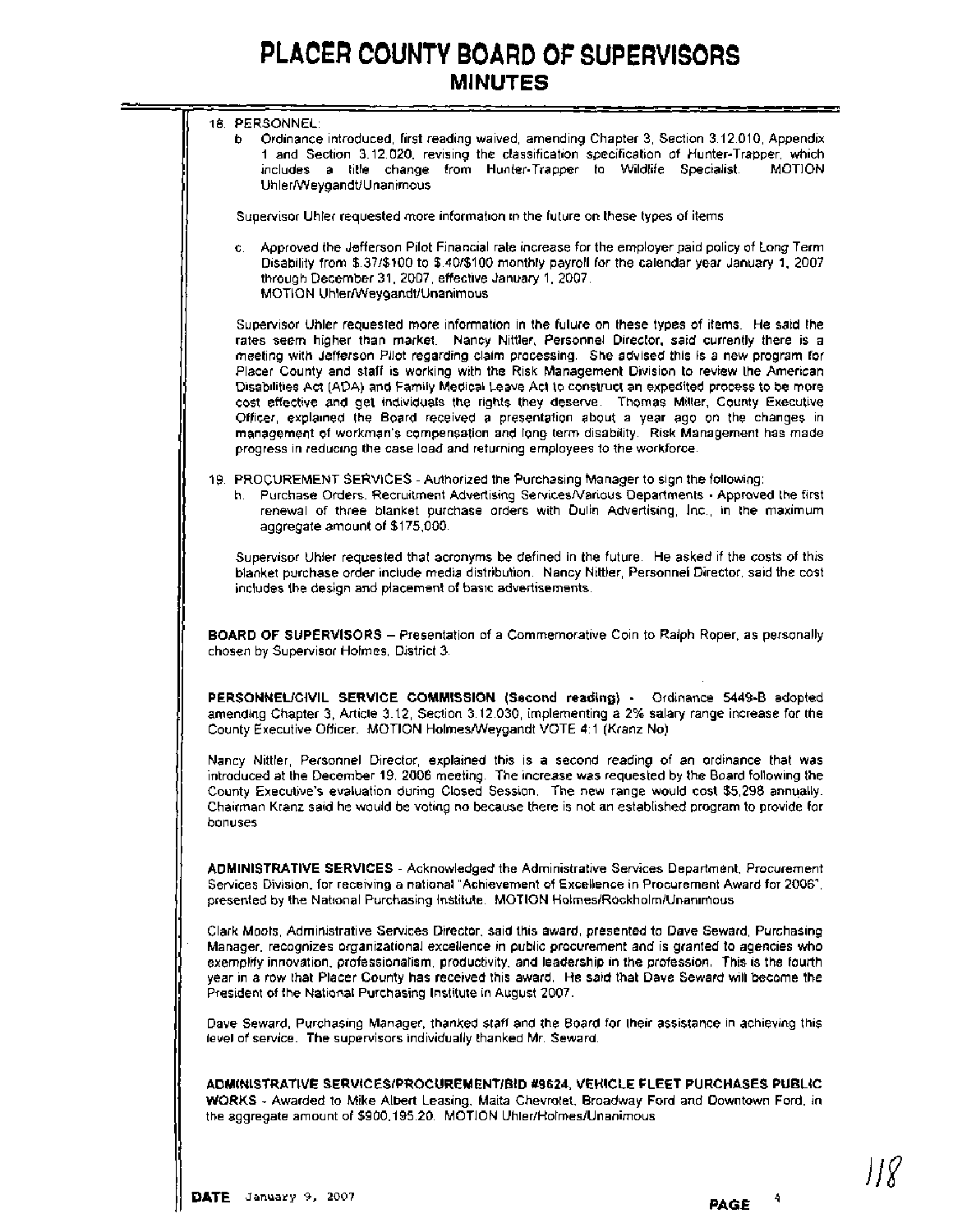- - - - - - - - - - **HEALTH** & **HUMAN SERVICESIADULT SYSTEM OF CARE** - Renewed grant agreement with the U.S. Department of Housing and Urban Development to receive funds, in the amount of \$293,282, for permanent supportive housing under the Supportive Housing Program. MOTION Uhler/Weygandt/Unanimous

Maureen Bauman, Adult System of Care Director, explained this Federal grant matches existing and budgeted County funds of \$26,500. This is the fourth year that Adult System of Care has received funding from the Housing and Urban Development Continuum of Care Grant process. Persons with chronic and persistent mental illness that have stable housing are more able to achieve positive outcomes in their course of treatment. This grant will target 29 people, including single-adult mental health consumers and families with children and one non-disabled partner. Rental subsidy housing will be located throughout Placer County. Within the last year, 31 people have exited the program and 83% of them have moved successfully to greater independence. This year, 87 persons were interviewed for homeless programs. Currently, there are 18 single adults and 10 adults in families enrolled in this program, for a total of 28 participants. This award is for a 12 month period. Existing staff will be assigned to this program; there will not be a request for new staff positions. This contract was reviewed and recommended for approval by the Mental Health, Alcohol, and Drug Advisory Board.

Supervisor Uhler asked about the 10% match required of Placer County. Ms. Bauman replied this match is for supportive services costs.

**HEALTH 8 HUMAN SERVlCESlCOMMUNlTY HEALTH** - Approved agreement with California Department of Health Services from August 31, 2006 through August 31, 2007, in an amount not to exceed \$969,746, for the Public Health Preparedness Comprehensive Agreement; signed required certification regarding Lobbying and Non-Supplantation Certification forms; approved budget revision. in the amount of \$276,600; and authorized the Health & Human Services Director to sign subsequent contract amendments and periodic certifications of the County's compliance with Non-Supplantation requirements. MOTION Uhler/Holmes/Unanimous

Dr. Michael Mulligan, Community Health Director, explained the California Department of Health Services receives categorical funding from the Centers for Disease Control (CDC) to improve the State's overall public health emergency preparedness. Each local health jurisdiction is required to submit a plan to achieve the goals established by the CDC. Since September 11, 2001 this funding has been passed to local health departments to increase the capacity and capability to respond to natural and manmade threats. The results of this funding to date include the development of staff to meet the CDC goals of prevention, detection, investigation, control and recovery. Staff has become highly integrated with the first responder and health care communities. They have performed joint drills, developed joint objectives, and approved preparedness for the citizens of Placer County. Another outcome of this funding is the expansion of the Public Health Lab from a Level II to a Level Ill Bio-Safety Lab. This lab is a local and regional resource. Approval of the budget revision is needed to record additional revenue and expenditures in the FY 2006/07 Community Health budget. The amount reflects additional categorical funding awarded to the County after the final budget was approved. No County contribution is required.

Supervisor Uhler asked about the relationship of funding and responsibilities. Dr. Mulligan clarified the Federal funds are passed to the State and a base amount is allocated to the counties with an additional amount for population. This has been a stable source of funding for five years.

**BOARD OF SUPERVISORS/REVENUE SHARING - In approving the following appropriations, the** Placer County Board of Supervisors makes the finding that each and every approved contribution serves a public purpose by promoting the general welfare of the County and its inhabitants; therefore, the County benefits.

Chairman Kranz explained to the new Board members his stance on Revenue Sharing. He said Revenue Sharing should not be determined by an individual supervisor. He recommended a future discussion to determine a better process for distributing these funds.

Approved appropriation, in the amount of \$250, in Revenue Sharing monies to H. Clark Powers Elementary School for the purchase of a new kiln, as requested by Supervisor Uhler. MOTION UhlerIHolmes VOTE 4:l (Kranz No)

Supervisor Uhler stated he supported this revenue sharing request as it was verbally agreed upon during Supervisor Gaines' term.

b. Approved appropriation, in the amount of \$250, in Revenue Sharing monies to the Placer High School Grad Night Alive 2007, as requested by Supervisor Holmes. MOTION HolmesNVeygandt VOTE 4:l (Kranz No)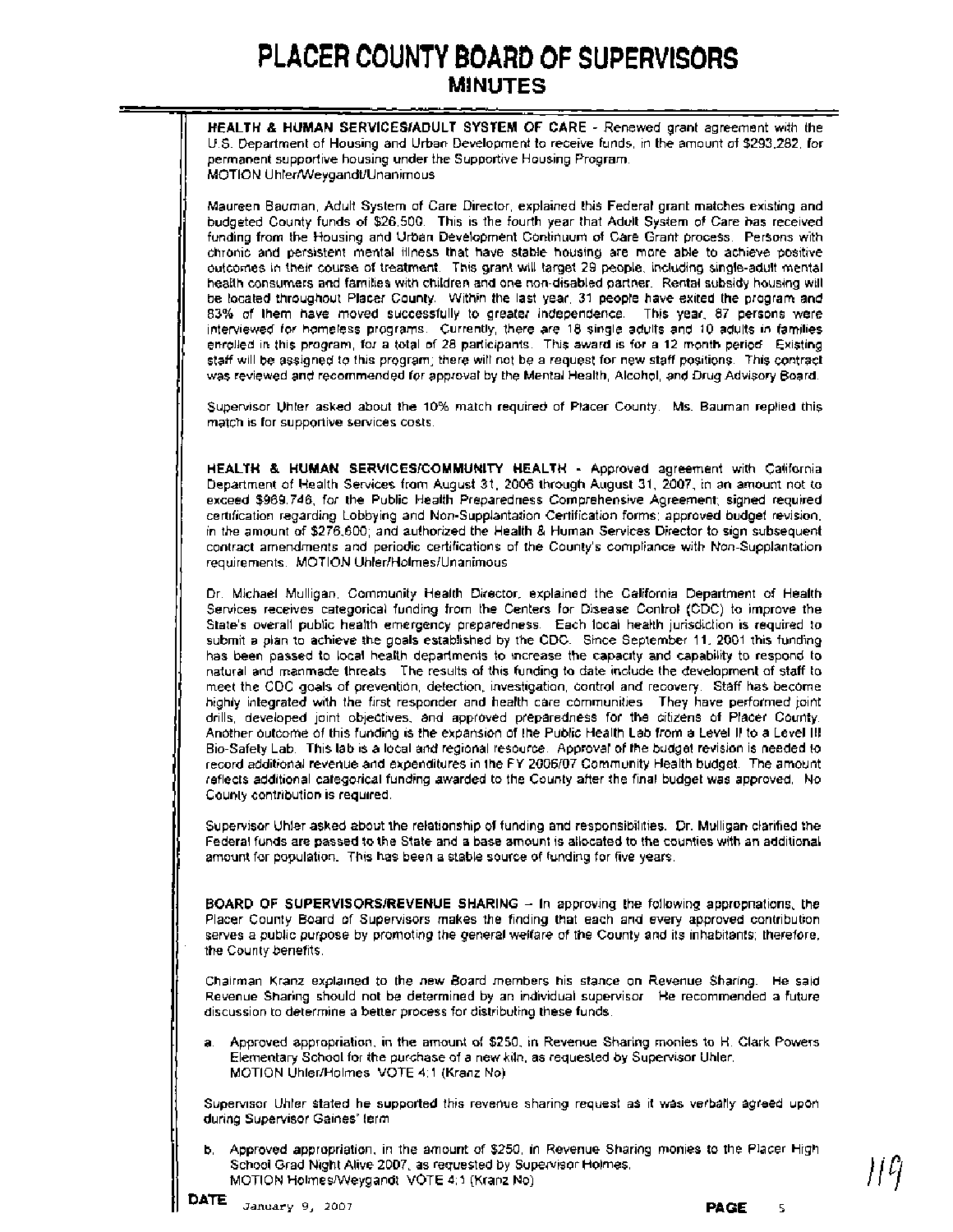LUNCH - Placer County Administrative Center, 175 Fulweiler Avenue, Auburn - The Board made their 2007 Board & Commission Assignments, (per the approved assignment list on file with the Clerk of the Board), and discussed agenda scheduling and closed session.

#### COMMUNITY DEVELOPMENT RESOURCE **AGENCYIPLANNINGIAPPEAUBURKE** VARIANCE (THREE CHIEFS) PVAAT20040468:

Denied request of the Squaw Valley Ski Corporation to continue the hearing to April 3, 2007. MOTION HolmesNVeygandtlUnanimous.

Public hearing closed. Denied appeal of the Squaw Valley Ski Corporation, supported staff recommendations and approved the variance reducing the front setback requirement from 20' to **5',**  and reducing the waterway setback requirement from 100' from centerline of Squaw Creek to 55', to allow for construction of a single-family residence. The property (APN 096-030-043) is located 120' south of Granite Chief Road, in the Squaw Valley area, and is zoned LDR PD=10 (Low Density Residential and a Planned Development of 10 dwelling units per acre). Adopted the Mitigated Negative Declaration, Findings and Conditions (Attachment J). MOTION Uhler/Rockholm VOTE 3:2 (Holmes, Kranz No)

Michael Johnson, Planning Director, advised a letter was received from the applicant requesting the public hearing be continued to the April 3, 2007 meeting in Tahoe. He asked the Board to consider this request prior to staff's presentation.

Chairman Kranz said the Squaw Valley Municipal Advisory Council (MAC) held a special meeting at the project site on October 2, 2004, along with many other meetings to discuss the issues. The Squaw Valley Municipal Advisory Couoncil did not support the project and the Planning Commission held a well vetted public hearing. He supported hearing the appeal today.

Tom Malley, Squaw Valley Ski Corporation, requested the Board continue the hearing to allow the Board to do a site review.

Jim Rinstraw, KB Foster Civil Engineering representing Three Chiefs, requested the appeal be resolved today. He said the process has already taken four years and further delay would jeopardize the ability to begin construction this summer, if the project was approved. The Planning Commission held a hearing and unanimously denied the appeal and approved the project with the variance. There is a letter from the homeowners association supporting the project.

The Board denied the request for a continuance.

Mike Wells, Planning, presented a PowerPoint showing the location and constraints of the 6,100 square foot lot where Mr. Burke proposes to build a three level single family residence. With all of the setbacks, there is only 775 square feet of buildable area on the lot. Mr. Burke is requesting a variance to reduce the front setback from 20 feet to five feet and the back setback from 100 feet to **55** feet. Mr. Burke owns an irregular shaped parcel that provides legal access from Granite Chief Road to the property. He explained the entitlement history for this parcel, the approval of the Zoning Administrator, 1 the Planning Commission's denial of the appeal and staff's response to the issues regarding the appeal. Environmental Review was required on the project. He said staff has concluded that there are no merits to the issues raised by the appellant. The Planning Commission considered the same issues and voted unanimously to deny Ski Corporation's appeal and approve the setback variance and the Mitigated Negative Declaration that was prepared for this entitlement. No new information was provided in the appeal that would necessitate reversing the Planning Commission's action. He explained the project meets requirements necessary to grant relief with a variance. The Granite Chief Homeowners Association voted in favor of the project. Mr. Wells said staff recommends that the Board adopt the Mitigated Negative Declaration and deny the appeal, thereby approving the variance, based on findings.

Anthony La Bouff, County Counsel, clarified that the current density requirements, used by the appellant, are not applicable to this lot because it was created prior to 1983.

Supervisor Holmes asked why the project's impacts to Squaw Creek were being compared to the failure of a sedimentation pond associated with the ski resort. Mike Wells responded there are contrasting potential impacts from development of the site and any impacts that might arise would not be as bad as the current impacts.

Supervisor Holmes asked if the pedestrian pathway across the ski slope would create a liability for Placer County. Anthony La Bouff said the granting or approval of permits by the governing Board or for the County is not a basis for liability. That does not mean there will not be litigation, but the County has a strong case against the issue. Supervisor Uhler said that we are not granting access, the applicant owns a parcel that crosses the ski slope and therefore has legal access.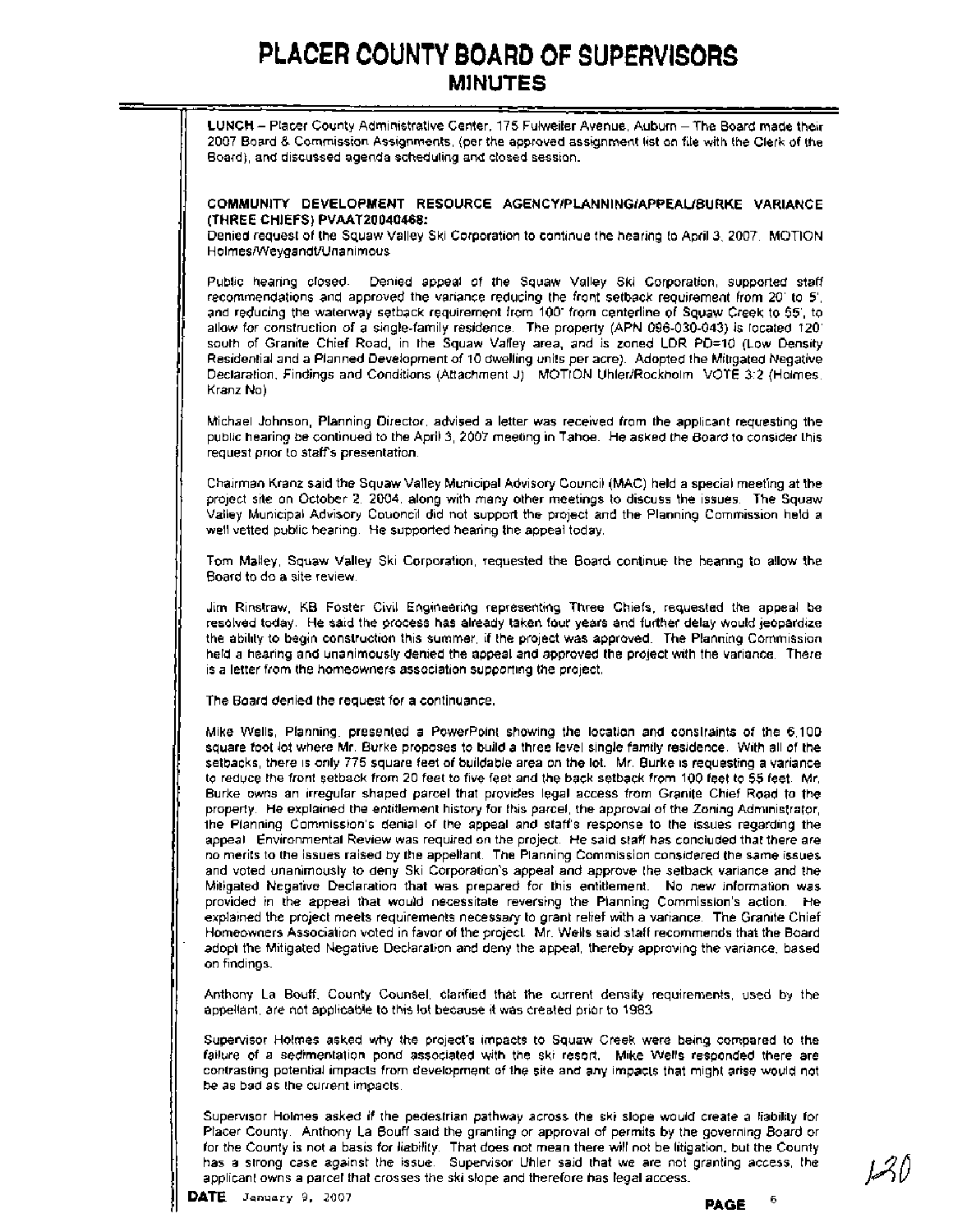Tom Kelly, Squaw Valley Ski Corporation representative, presented a PowerPoint that explained the basis of their appeal. He said the project does not abide by the Squaw Valley General Plan, design approval was not obtained by Architectural Committees of the Homeowner's Association, the applicant's "right" to do what they propose has not been confirmed, significant environmental impacts remain unmitigated, therefore a full Environmental Impact Report (EIR) should be required, and there are other concerns with the project. He said making an exception for this project would set precedence for future development and the proposed structure (2083 square feet) is 169% larger than current Placer County guidelines allow. Mr. Kelly pointed out the steep slope on the project site and how that would impact water quality. He said the Squaw Valley Municipal Advisory Council (MAC) the Homeowner's Association, Friends of Squaw Creek and the Fire Department have not been given architectural review of the project. Mr. Kelly questioned the front setbacks being sufficient, proposed parking, pedestrian access legal route and likely route, and summer road access. He said there is a blind hill right before the pedestrian access area where it crosses the ski slope.

Paul Minasian, Squaw Valley Ski Corporation Attorney, described the project's impacts to Placer County. He said the lots in question were not created by a parcel or subdivision map, a landowner recorded an instrument without mapping or approval. These lots should not be exempt from the bedroom density limitations because of an oversight in 1960. A cabin could be built on this lot that is consistent with the Granite Chief Subdivision. The Squaw Valley MAC and the Architectural Committee of the Granite Chief Homeowner's Association should be able to decide what could be built on this site. The Squaw Valley MAC disapproved a structure of this size and configuration. A full EIR is not requested but environmental impacts should be examined to determine policy. The Fire Department disapproved of parking cars in a road turn-a-round area across the ski slope. It would be "good policy" to approve the appeal and either request the applicant perform a full EIR and mitigate for the impacts or get approval from the Granite Chief Architectural Committee and the Squaw Valley MAC. He said Squaw Valley Ski Corporation is worried about quality of construction, public safety, and Best Management Practices (BMPs) being relied upon without an EIR.

Supervisor Uhler asked for Mr. Minasian's reasoning for claiming the lot was created by accident. Mr. Minasian replied the lot was not approved as part of a subdivision map or parcel map nor was there County approval of the division of this property in the 1960s. He said the County ordinance refers to "Residential Subdivision Lots" not parcels to receive exemption from the bedroom density limitations. Supervisor Uhler said he had not seen a dispute against the legality of the parcel in the appeal. Mr. Minasian replied that it is staff's opinion that this is a residential subdivision lot. Supervisor Uhler rebutted the claim of size inconsistency by talking about similar sized houses in the area. Mr. Minasian said this project is double the size of the ten closest houses.

Jim Rienstra, KB Foster representing Three Chiefs, presented a PowerPoint that reviewed: location and background, vehicle and pedestrian access, safety, environmental impacts and aesthetics. He said this lot was legally formed in 1960. Regarding access, an easement was obtained from the owner of Lot 021 adding four additional feet to Lot 034 (the lot that crosses the ski slope) for a total pedestrian access width of eight feet. There are other residences that use Lot **34** to access their lots. He showed how the house would not be in the way of the ski run nor pose any safety hazards. He said further down the slope there is a major pedestrian crossing area for people to access the ski lifts. He said the environmental documents address the issues and the proposed BMPs adequately mitigate any potential impact to Squaw Creek. Mr. Rienstra showed pictures of residences in the vicinity that are within 100 feet of Squaw Creek. Chairman Kranz pointed out that none of the residences were up a steep slope from the creek and therefore could be mitigated easier.

Franz Webber, Olympian and Six Time World Speed Skiing Champion, said he owns two parcels involved in this appeal and has an option to buy the third parcel. He showed slides and a video that support skier and pedestrian safety. Chairman Kranz asked how long Mr. Webber had owned the parcel. Mr. Webber said he purchased the property eight years ago and plans to build the house with Mr. Burke. Chairman Kranz asked if the setbacks changed since Mr. Webber purchased the property. Mr. Webber said no. Chairman Kranz replied that Mr. Webber relied on the chance of having a variance approved in order to build a house and had concerns about adjusting setbacks. Chairman Kranz asked if Mr. Webber could combine the parcels and built a house with the existing setbacks. Mr. Webber said the reason for having the three parcels is to have architectural continuity and he is not sure if the third lot can be built on. One of the parcels is owned by a partnership, Three Chiefs and Mr. Webber is only a partial owner.

Chairman Kranz asked if Lahontan Regional Water Quality Control Board had comments on the creek variance request. Jim Rienstra answered that Lahontan would not issue a permit for this type of project because there is less than 10,000 square feet of disturbance. Although the project still has to comply with every element of the Lahontan Basin Plan and Placer County's Grading Ordinances. A program of BMPs to prevent any sediment from reaching Squaw Creek has been indicated in the Environmental Document Preliminary Plans.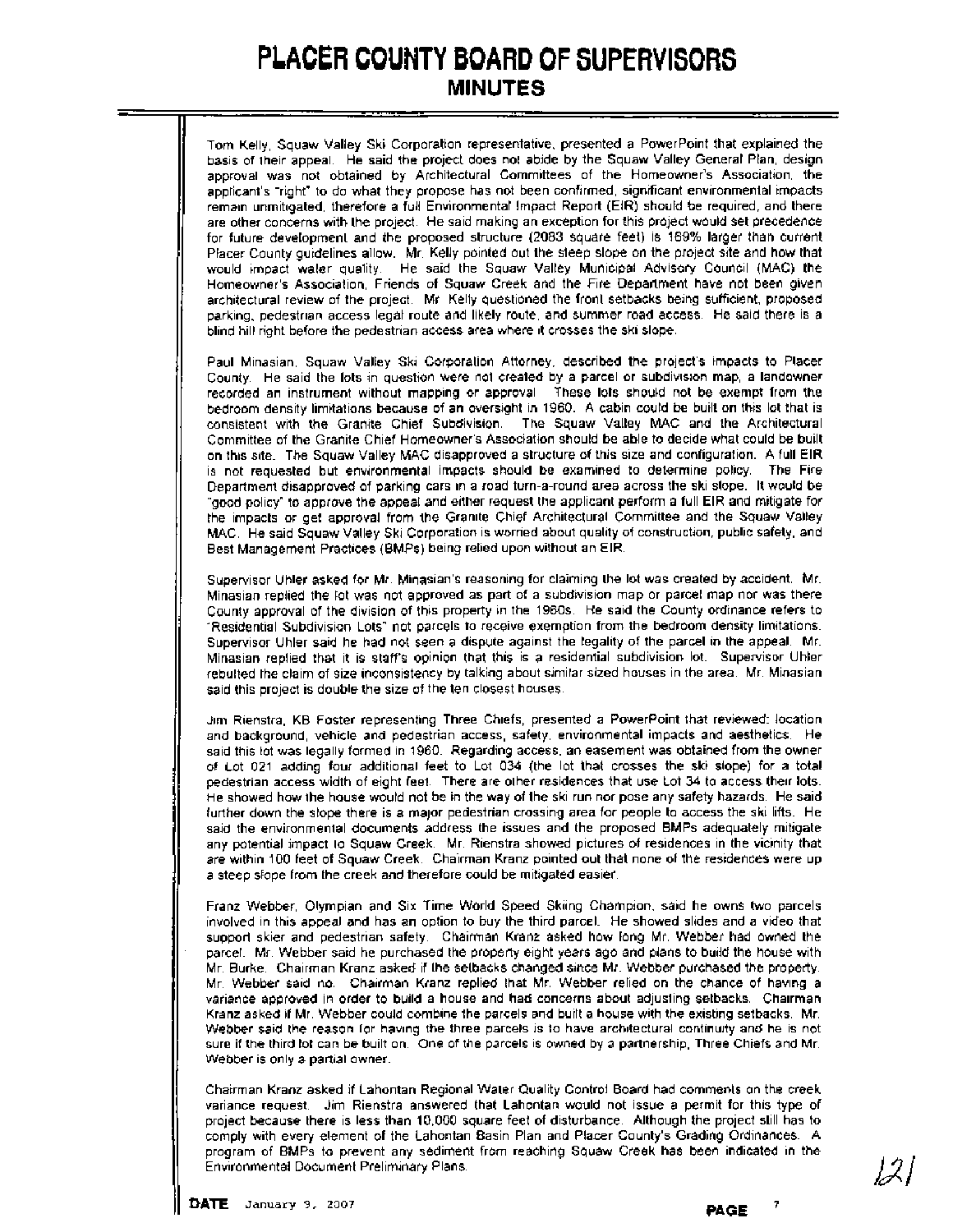| Chairman Kranz questioned the adequacy of parking and if the fire department approved the parking<br>area and access. Jim Rienstra said parking is tight but there is adequate space on the parcel owned<br>by Mr. Burke to park two cars. He said, to his knowledge, the fire department has not opposed the<br>project. The project needs to meet the Placer County Fire Safe Ordinance and there is adequate fire<br>truck access. Anthony La Bouff pointed out the letter from the Squaw Valley Fire Department (January<br>2003) in the agenda package requested denial of the parking variances                                                                                                                                                                                                                                                                                                                                                                                         |
|-----------------------------------------------------------------------------------------------------------------------------------------------------------------------------------------------------------------------------------------------------------------------------------------------------------------------------------------------------------------------------------------------------------------------------------------------------------------------------------------------------------------------------------------------------------------------------------------------------------------------------------------------------------------------------------------------------------------------------------------------------------------------------------------------------------------------------------------------------------------------------------------------------------------------------------------------------------------------------------------------|
| Chairman Kranz expressed concern about fire safety, parking, the applicant's knowledge of the<br>existing setbacks, and the request for extreme variances. Supervisor Uhler explained that variances<br>are needed when setbacks are created after the lots are established. Supervisor Rockholm supported<br>the use of variances when they are appropriately applied. Franz Webber said that he was unaware of<br>the Squaw Creek setback because of an adjoining parcel's existing structure.                                                                                                                                                                                                                                                                                                                                                                                                                                                                                              |
| Jim Rienstra submitted a letter of support from the Granite Chief Property Owners Association dated<br>December 2006.                                                                                                                                                                                                                                                                                                                                                                                                                                                                                                                                                                                                                                                                                                                                                                                                                                                                         |
| Wes Zicker, Engineering and Surveying, said that prior to 1960 a residential lot could be created in<br>many different ways and there are many legal conforming lots that were not created by a subdivision<br>map. From an engineering perspective, the 100 foot setback (from a perennial stream) in the flatlands<br>is for flood protection. Chairman Kranz asked if Lahontan could change any aspect of this project after<br>Board approval. Mr. Zicker said if the County can show that the best BMPs have been implemented,<br>that staff will inspect the site and the BMPs are maintained, Lahontan should approve.                                                                                                                                                                                                                                                                                                                                                                 |
| Andrew Lange, Squaw Valley resident, said the creek setback is to help protect the creek, view corridor<br>and allow access. He requested the Board give more credibility to the Squaw Valley MAC. Mr. Lange<br>handed out a letter from another resident opposing the project.                                                                                                                                                                                                                                                                                                                                                                                                                                                                                                                                                                                                                                                                                                               |
| Charles Pendrell, President of the Granite Chief Estate Property Owners Association, was concerned<br>about the precedence this project would set. He said there are other creek side homes that were built<br>in 1958 that will be going through the permitting process to improve and develop their lots. The<br>Property Owners Association wants the homeowners to be able to develop to the full extent of their<br>legal right. Chairman Kranz asked why their position is so different than the Squaw Valley MAC's. Mr.<br>Pendrell said that none of the MAC members reside in Granite Chief. He said the fire department and<br>residents have greater access to these properties now because the homeowners keep the roads clear<br>with a snow plow. Michael Johnson clarified the denial letter from the fire department was filed for the<br>previous parking variance application and is not part of this variance request. They did not respond to<br>the current application. |
| Supervisor Uhler said he was a ski coach at Squaw Valley and is pleased to see it turning into a world<br>class resort. He said this type of residence is consistent with what should be in Placer County and this<br>home is considered small by most standards. He was troubled by Squaw Valley Ski Corporation being<br>against the development that adds to the ski resort. He said this project would not impair skier safety.<br>The applicant has met the spirit of what was intended when the subdivision was approved.                                                                                                                                                                                                                                                                                                                                                                                                                                                               |
| Supervisor Weygandt agreed with the parcel's special circumstances and the mitigation done for this<br>variance request. He supported the development to enhance the area.                                                                                                                                                                                                                                                                                                                                                                                                                                                                                                                                                                                                                                                                                                                                                                                                                    |
| Supervisor Rockholm said he was raised in the Kings Beach area and watched the area grow into a<br>world class destination. He supported the project                                                                                                                                                                                                                                                                                                                                                                                                                                                                                                                                                                                                                                                                                                                                                                                                                                          |
| Chairman Kranz said community input received states there are major concerns about the project. The<br>property owner knew the restrictions of the property at the time of purchase. He said a smaller home<br>would be more appropriate for the lot and setbacks.                                                                                                                                                                                                                                                                                                                                                                                                                                                                                                                                                                                                                                                                                                                            |
| Anthony La Bouff pointed out the recommendations of staff start on Page 11 of the packet includes<br>numerous findings and a handout of Conditions received by the Board in the hearing.                                                                                                                                                                                                                                                                                                                                                                                                                                                                                                                                                                                                                                                                                                                                                                                                      |
| Supervisor Rockholm stated his vote is neither against Squaw Valley Ski Corporation nor in favor of the<br>applicant. He thinks ultimately the project will work.                                                                                                                                                                                                                                                                                                                                                                                                                                                                                                                                                                                                                                                                                                                                                                                                                             |
|                                                                                                                                                                                                                                                                                                                                                                                                                                                                                                                                                                                                                                                                                                                                                                                                                                                                                                                                                                                               |